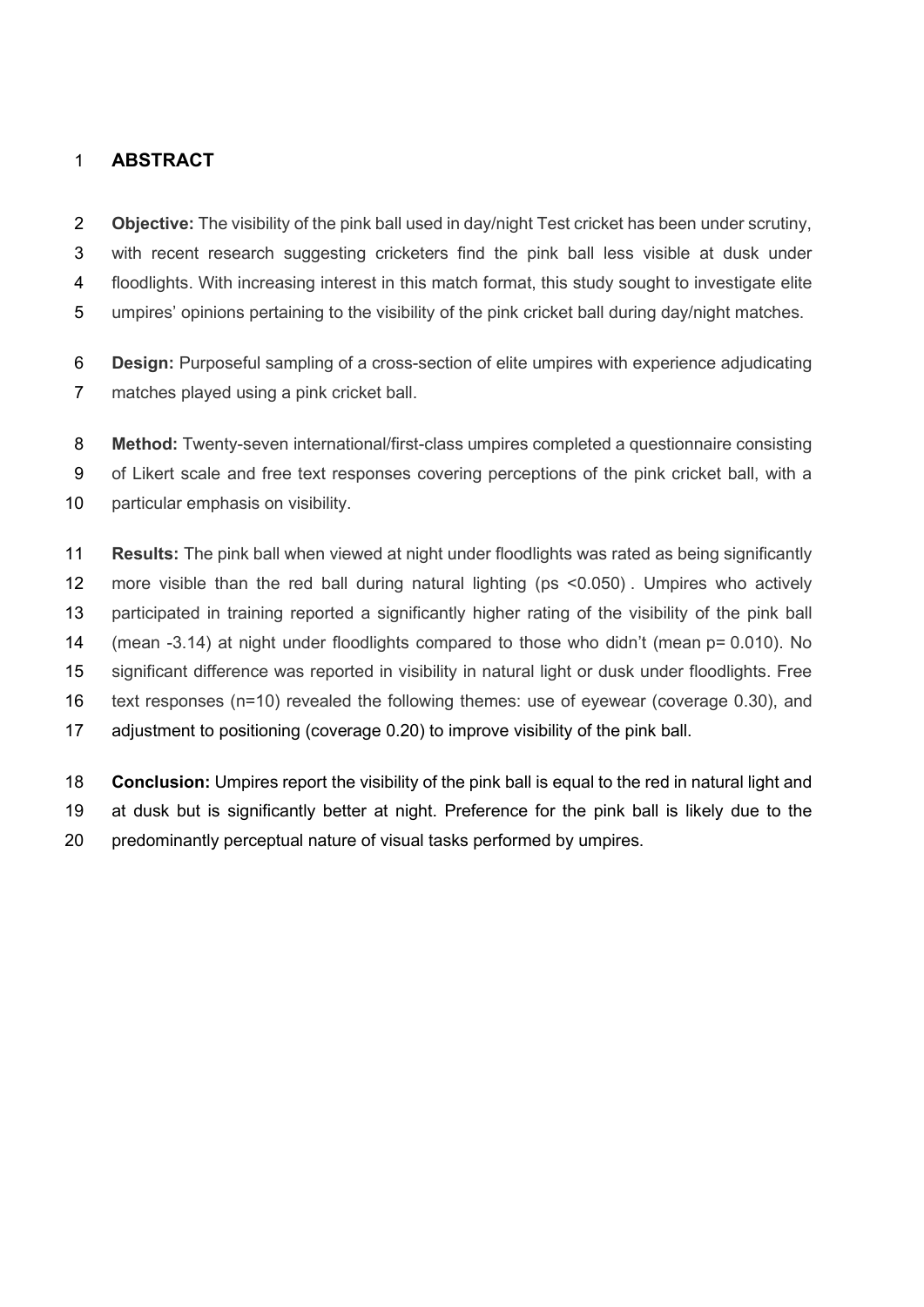#### **1. INTRODUCTION**

 In the lead up to India's inaugural International day/night Test cricket match, International Cricket Council (ICC) umpire Sunduram Ravi was quoted on the difficulties faced by cricket umpires when officiating in matches during dusk using a pink ball.

 "*We [cricket umpires] found it slightly difficult to sight the ball during the twilight. When the floodlights are taking over. That time we would focus a little harder to sight the ball. We concentrated a little extra during that time*" <sup>1</sup>

 A decline in the number of spectators attending Test cricket matches<sup>2</sup> has led to the introduction of day/night Test cricket, where play starts late in the day under natural light and continues to be played under floodlights through dusk and into the night. To increase the visibility of the ball used during the night conditions, Australian ball manufacturer Kookaburra  $\degree$  created prototypes of different coloured cricket balls. Upon advice from television companies<sup>3</sup>, and after gaining approval from the ICC, a (fluorescent) pink cricket ball was chosen. Following 36 expressions of concern by some players<sup>4,5</sup> about player performance and safety<sup>5,6</sup>, Kookaburra changed the colour of the seam (two rows of stitching running down the centre of 38 the ball) from the original green/white to black<sup>7</sup>.

 A recent study investigated the opinions of cricketers with experience playing in pink ball 41 matches<sup>8</sup>, with the results showing that players report difficulties with the visibility of the ball in particular at dusk under floodlights, both when batting and fielding. Visibility of the pink ball was also reported to be poorer when batting against pace (faster) deliveries compared to spin 44 (slower) deliveries. Adie and Arnold<sup>9,10</sup> have suggested that the visibility of the pink ball is impacted particularly at dusk due to the low luminance contrast of the ball against the sky, resulting in a reduced ability to perceive motion. The authors also presented preliminary evidence that visibility may be improved with the use of rose-tinted lenses (Oakley Prizm Golf). When batting and fielding, cricketers acquire and process visual information, with success 49 often relying on the ability to pick-up ball-flight information as early as possible<sup>11,12,13</sup>. Although a high level of visual acuity may not necessarily be vital for the identification of optimal 51 information<sup>13,14</sup>, a high level of contrast sensitivity presumably is<sup>9,10</sup>.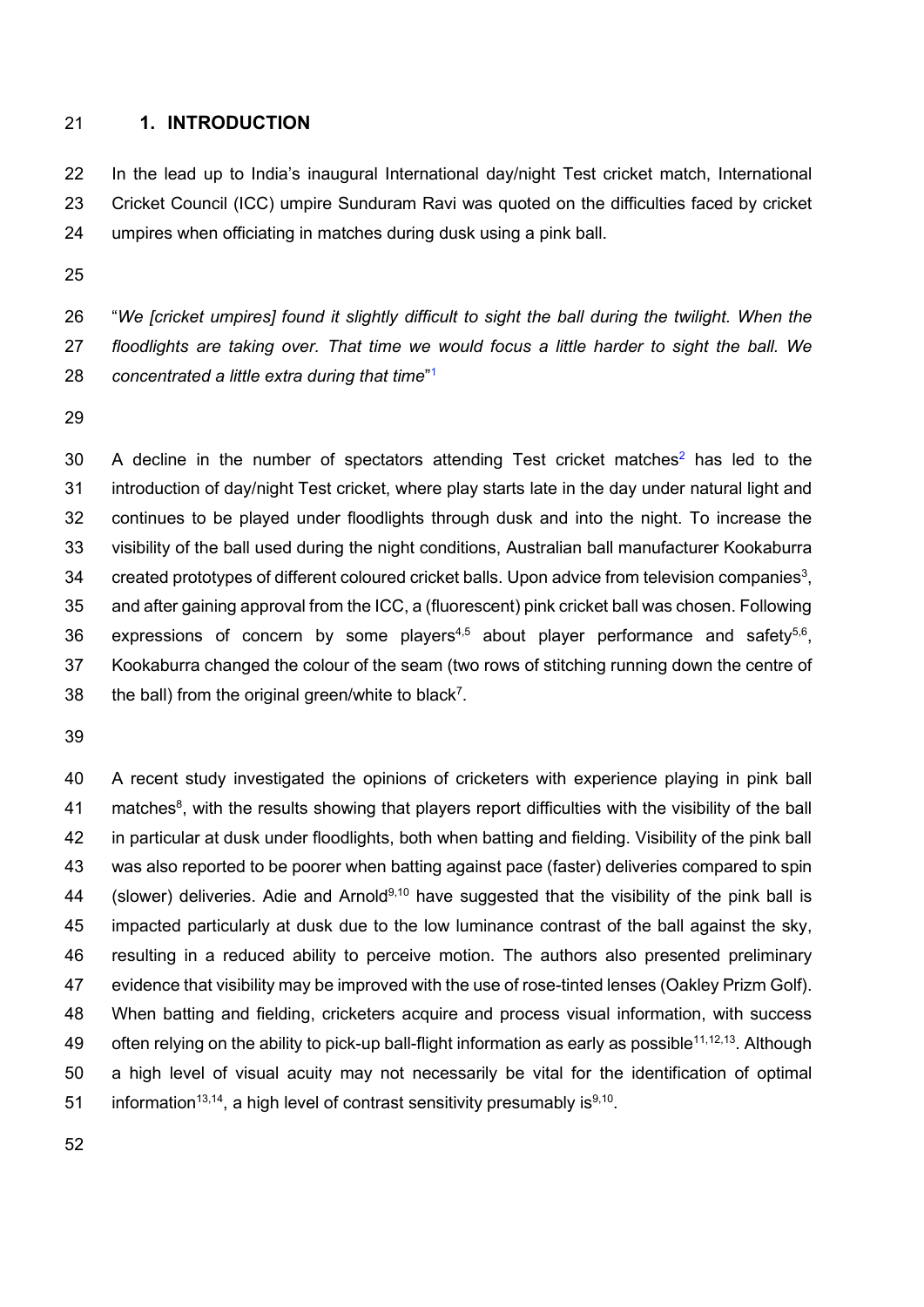Cricket umpires officiate from two alternating positions during a cricket match, and importantly, the visual demands from those two positions differ. Umpires interchange their position after every six legal deliveries between the 'bowler's (non-striking) end' and 'square leg' (roughly 22 yards from the batsman's legs orthogonal to the direction of the pitch). Umpires at the bowler's end are, amongst other tasks, required when making leg-before-wicket decisions to make predictive judgements about whether a ball that hits the batter may have gone on to hit 59 the stumps<sup>15,16,17</sup>. The role of the umpire at the square leg position differs, instead requiring them to track a ball from a side-on position to determine where the ball passes the batter, and whether the batter completes the run safely before the ball strikes the stumps. Accordingly, it is important to establish the degree to which the visibility of the pink ball is influenced when umpiring in each of those two positions.

 Umpires, just like players, also make decisions based on their identification of visual information, yet there is neuropsychological evidence to suggest that the nature of the visual information that umpires rely on might differ to that of players. The dual-pathway theory of 68 vision<sup>18,19</sup> suggests that the nature of visual information relied on to control actions (information in the dorsal pathway that is highly sensitive to motion and contrast) may be different to that relied on for perceptual decisions (ventral pathway sensitive to acuity and colour). While cricketers when batting likely rely on contributions from both the ventral and dorsal pathways (i.e., respectively for initial visual cue pick-up through to the execution of an interceptive action when attempting to strike the ball), cricket *umpires* would rely solely on the perceptual pathway. More specifically, research suggests that coupled responses (subconscious) required for the completion of an interceptive action involve dorsal processing, and non- coupled (conscious) responses for perceptual actions originate from the ventral processing 77 pathway<sup>14,19</sup>. Accordingly, it is possible the visual demands of players and umpires might vary, and consequently the experiences of players viewing the pink ball might differ to umpires. Another key difference between the role of players and umpires is that batters (and some fielders positioned behind the batter) view the ball as it is looming towards them whereas 81 the umpire at the bowler's end views the ball with it looming *away* from them<sup>20</sup>. The complexities of the retinal image processing of motion in direction (MID) of a ball, and time to 83 collision processing<sup>20</sup> are exacerbated with the inclusion of an interceptive task. The direction 84 of the MID is a function of the ball's angular velocities and the resulting retinal images. This further highlights the importance an interceptive act plays on the processing of visual information. The umpire at the bowler's end must deal with looming of the opposite sign (away 87 from) but without time to collision processing.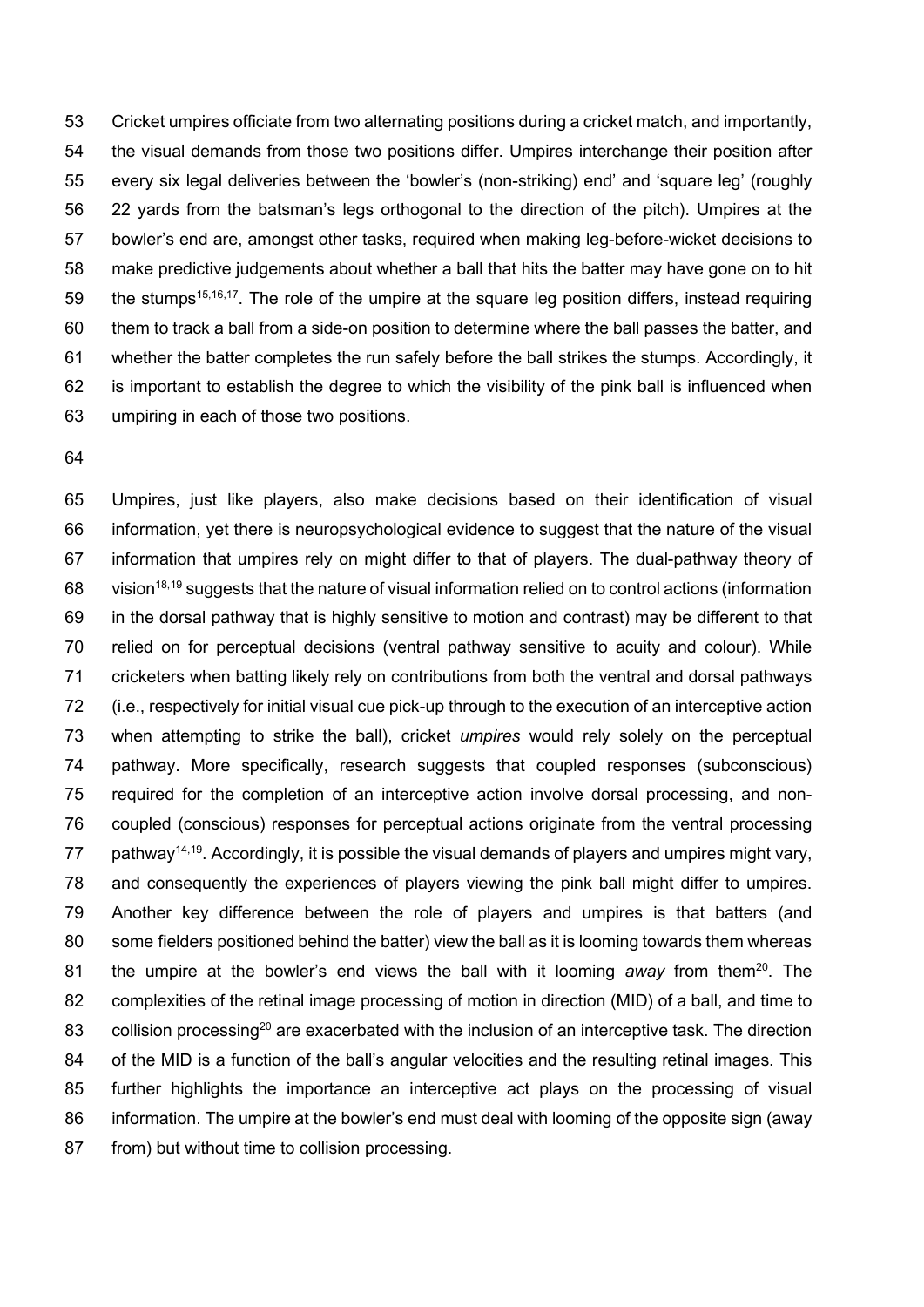One significant visual challenge faced in cricket is the diverse set of backgrounds participants must track the ball against such as the sky, the crowd, the grass outfield, and the sight screens (white in Test cricket). Although the backgrounds remain relatively constant across all Test 92 cricket venues, the changing light conditions alters the composition of the background. Any alteration to the illumination or colour composition to the background the ball is viewed against, will affect luminance contrast. Any change in the luminance contrast will in turn affect the visibility of the target object. Accordingly, the visual demands of players and umpires might differ, and consequently, the experiences of players viewing the pink cricket ball might differ to umpires.

 The aim of this study was to investigate professional cricket umpires' opinions regarding the visibility of the pink cricket ball when adjudicating day/night cricket matches. The study 101 explored whether, as suggested from our research on players<sup>8</sup> the period at dusk under floodlights is the most challenging for visibility when compared to conditions experienced during the day and at night. We hypothesized that umpires would report the pink cricket ball to be visibly more challenging than the red ball while umpiring from both positions under all three light conditions, with difficulties most pronounced when adjudicating at the bowler's end due to the complexity of the visual tasks associated with officiating from this position.

#### **2. METHOD**

 A cross-sectional survey study design was used to establish umpire perceptions of the visibility of the pink cricket ball in day/night matches. The white ball used in limited (50 and 20) over matches cannot currently be used in Test match cricket. The surface integrity and colour of the ball degrades significantly prior to the 80 over life span required for use in Test cricket. The white ball offers little to no contrast against the white clothing worn by Test cricketers. For these reasons, the white ball was not considered for comparison within this study. A 27-item questionnaire was initially developed by two researchers (PA, LW) based on previous 116 experience conducting a similar survey on elite cricketers<sup>8</sup>. The full research team (including cricket coach [JJ] and umpire [JA]) then reviewed the survey in an iterative process with further modifications made to the wording to make it suitable for umpires. The survey went through two stages of review to establish validity prior to commencement of the study proper. Individuals with knowledge of the sport (sports researchers, and cricket administrators)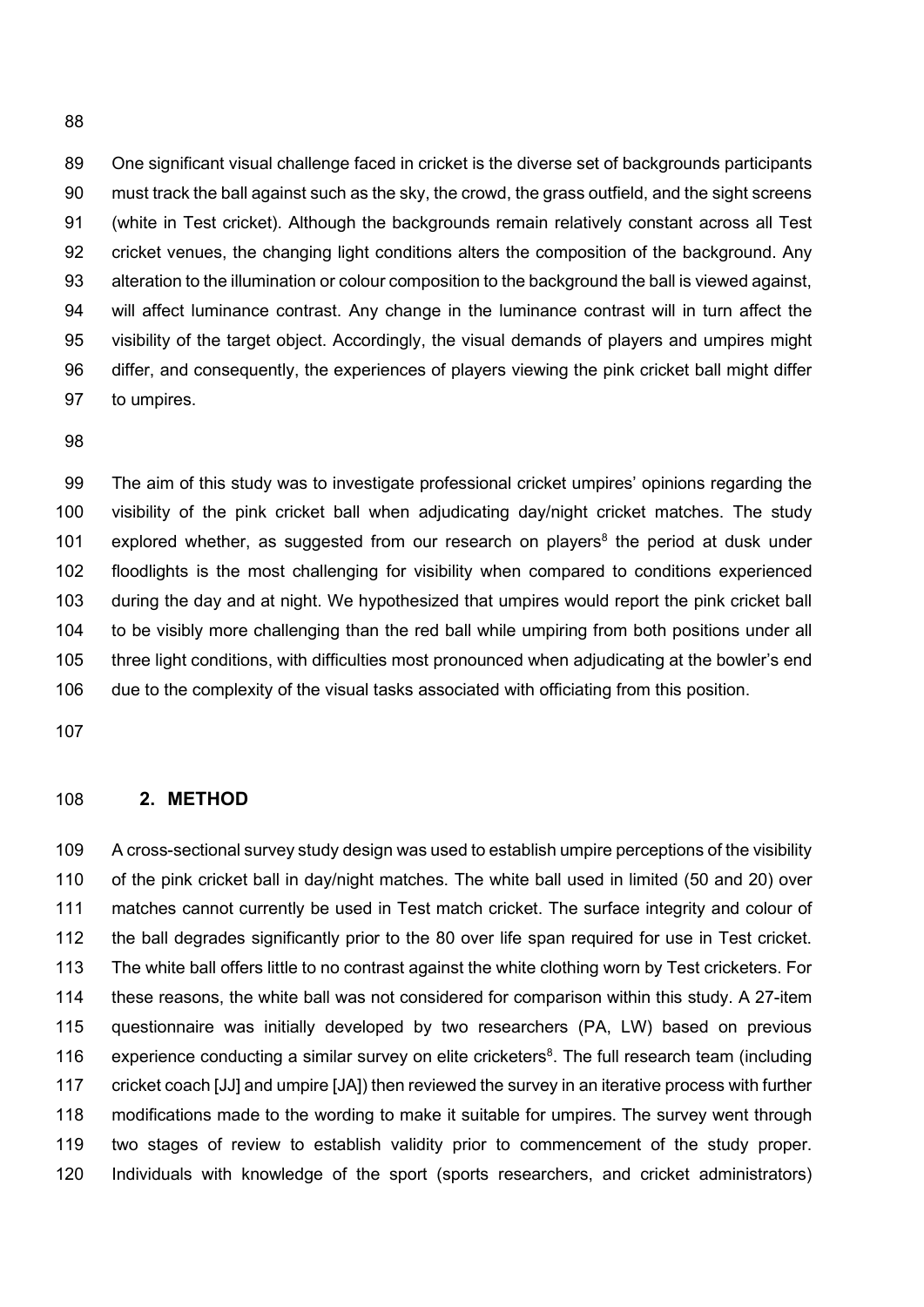reviewed the survey to ensure face validity and interpretability. Modifications were made before the second stage, where the survey was sent to two elite umpires to determine whether the questionnaire was sufficiently clear and straightforward to complete. They confirmed that the length of the questionnaire was acceptable and that they experienced no difficulties with the format or comprehensibility of the questions. The survey was available to the umpires for one month and took between 15-20 minutes to complete. The study adhered to the tenets of 127 the Declaration of Helsinki. Ethical approval was obtained from the Faculty Research Ethics Panel of Anglia Ruskin University.

 Purposeful sampling was used towards the end of the 2018 English county cricket season to recruit elite male cricket umpires (from the UK and internationally) who had experience adjudicating pink ball cricket matches. The study consisted of 30 elite (international and first- class) umpires recruited via the England and Wales Cricket Board (ECB), Cricket Australia (CA), and the International Cricket Council (ICC). The data for the UK-based umpires were collected at the ECB umpires' end of season meeting in paper form or using an online questionnaire (Qualtrics). The international data were collected using the online questionnaire circulated by an ICC elite panel member via email, and Australian umpires were invited via the CA match officials' manager. Participants answered a combination of Likert scale and closed questions, with free text comments allowing participants to expand on their responses.

- The survey can be found in Appendix A1.
- 

The final survey consisted of 4 sections, as follows:

 Section A, addressing participant characteristics, contained questions about the participants' officiating experience in matches and/or training with a pink ball. Further questions required information regarding self-disclosure of any vision problems along with a personal rating of 146 their own distance vision (1 = very poor, to 10 = excellent).

 Section B assessed *visibility of the pink ball under different lighting conditions,* with participants asked to rate, on a 15-point Likert scale, the visibility of the pink ball under natural light, dusk under floodlights, and night under floodlights when compared to the visibility of the red ball in normal daylight conditions (control condition). Visibility was rated while umpiring from the bowlers' end, and from the square leg position. Negative values (down to -7) indicated better visibility with the pink ball while positive values (up to +7) indicated better visibility with the red ball. A zero response indicated no difference in the visibility between the pink and red cricket balls. Internal consistency for the Likert-scale questions was high (Cronbach's alpha = 0.766). An example question in this section: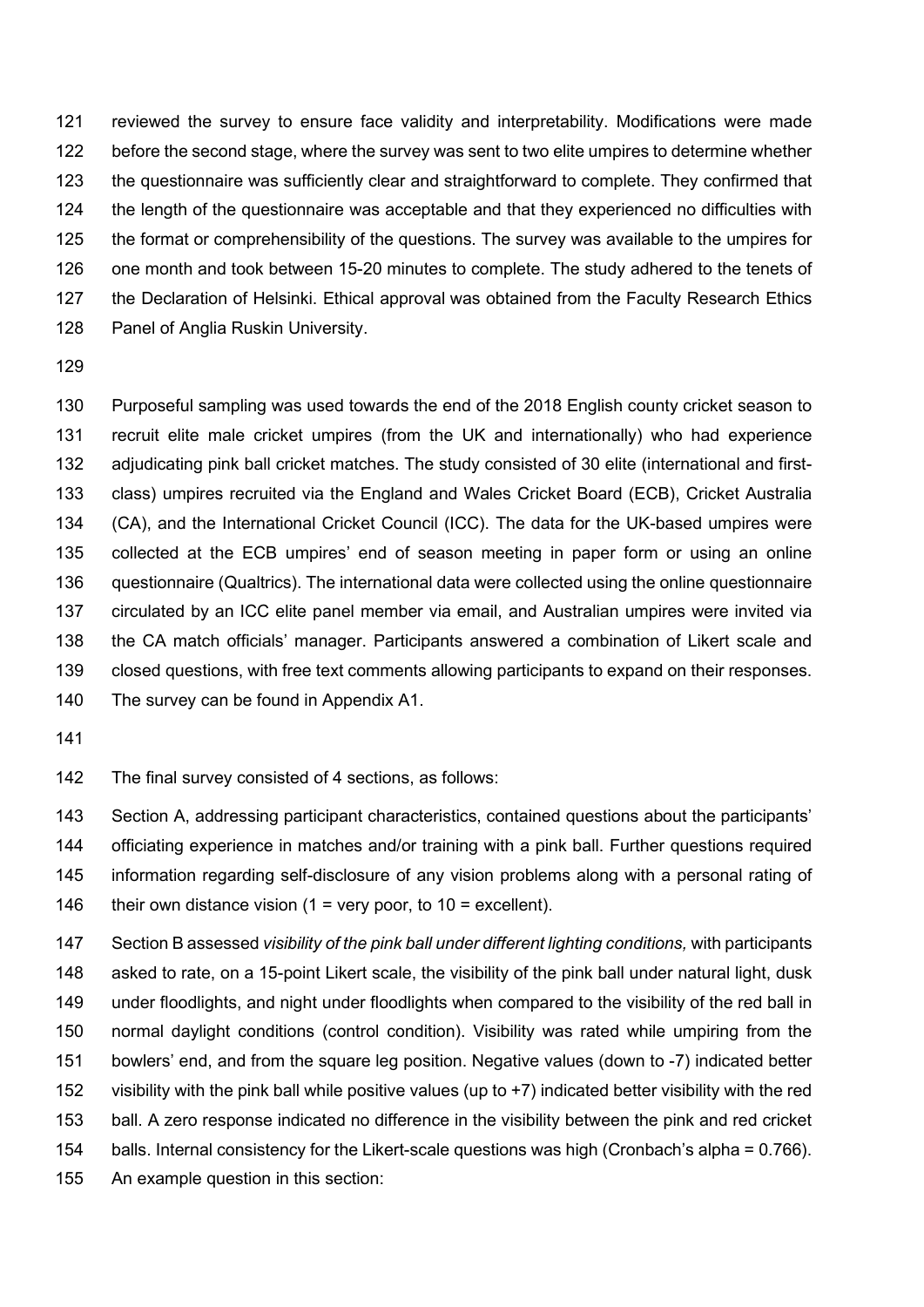"On a scale from -7 (pink ball much easier to see) to +7 (red ball much easier to see), with zero representing no difference, how visible is the pink ball compared to the red ball while umpiring at THE BOWLER'S END in NATURAL AFTERNOON LIGHT?"

 Section C evaluated *Approaches to umpiring with the pink ball* using a similar 15-point Likert scale. Participants were asked to compare the visibility of the pink ball when umpiring pace and spin bowling. An example question in this section:

 "On a scale from -7 (pace bowling much more difficult) to +7 (spin bowling much more difficult), with zero representing no difference, is the visibility of the pink ball more difficult against PACE BOWLING or SPIN BOWLING?

 Negative responses (down to -7) indicated better visibility with pace bowling, with positive responses (up to +7) indicating better visibility with spin bowling. Responses of 0 indicated no difference in visibility between pace and spin bowling. Participants were asked if visibility improves with time (yes/no/don't experience), and whether visibility of the pink ball differs between delivery types (full length, bouncers, slower balls, and normal length). Umpires were also asked whether they made any changes to their umpiring style to accommodate the pink cricket ball. Opinions were sought regarding the future direction of pink ball cricket, including the potential use of an alternative ball colour, coloured clothing, and coloured sight screens.

 Section D provided the opportunity for participants to offer any relevant information that had not been covered in the survey.

 Quantitative data were analysed using Statistical Package for Social Sciences (SPSS) version 26.0 (IBM Corp, 2019). Likert scale responses were treated as non-parametric ordinal data and summarised using the median. A one-sample Wilcoxon signed-rank test was used to determine whether values differed from zero. A paired-sample Wilcoxon signed-ranks test with Bonferroni corrected *p* values (revised *p*-value of 0.025) was used to identify whether ratings differed between lighting conditions. Categorical variables (yes/no) regarding acceptance of 185 the pink ball were described using frequencies.

 To analyse the free text responses, content was initially analysed inductively to produce 188 themes that could then be used for categories in a content analysis $8,21$ . To become familiar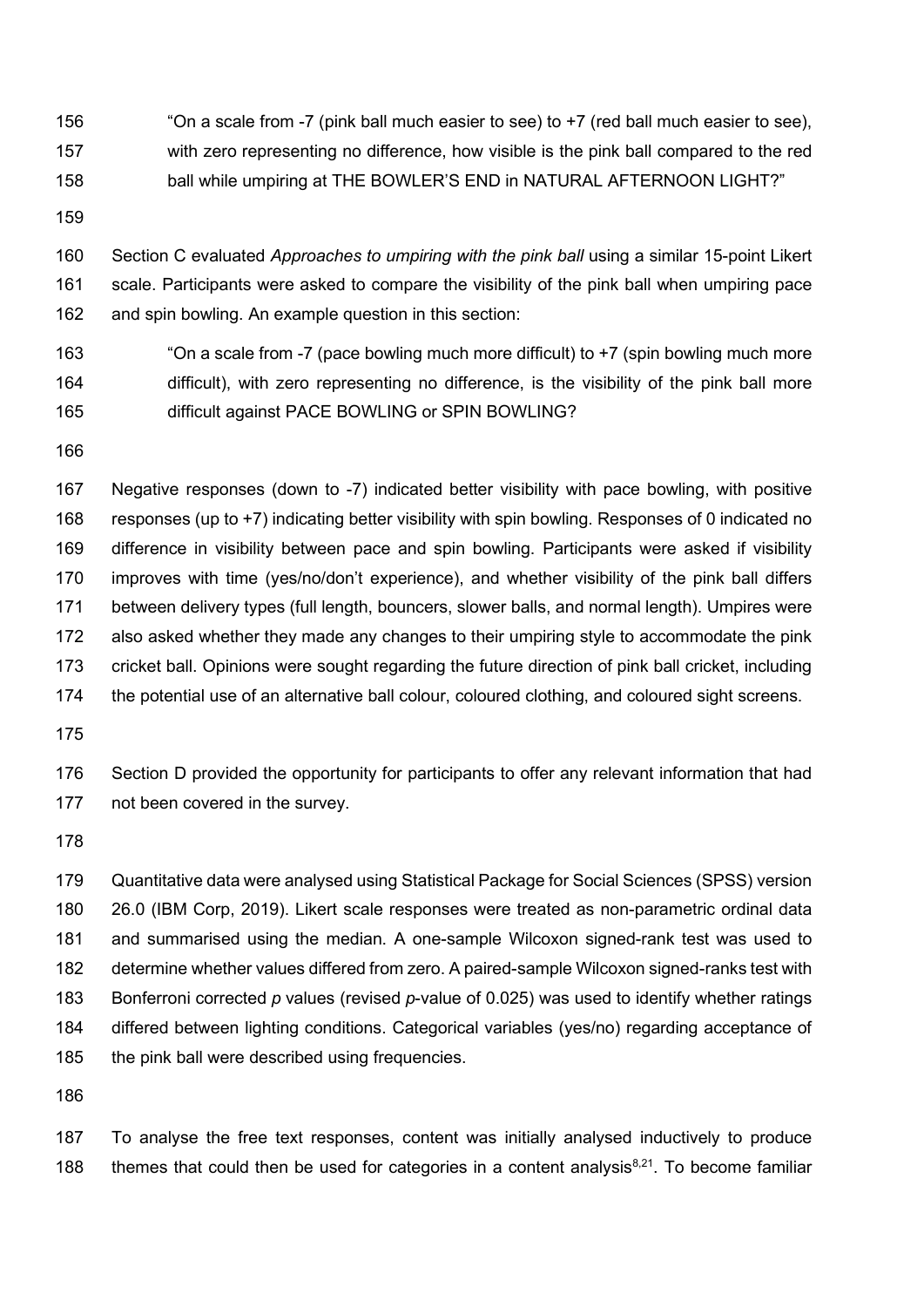with the data the responses were first read and reread by the lead researcher with initial observations noted. Next, features of the data were labelled and compiled to allow themes to be identified. For content analysis, participant responses were broken into clauses, and each clause was coded based on the themes generated. The five emergent themes generated were: *(i) difficulties tracking pace deliveries due to ball speed, (ii) eyes do adjust with time, (iii) continue with the pink ball, (iv) limited exposure makes it difficult to evaluate, (v) slight adjustments made to positioning.* The coverage of each theme (the number of times the codes associated with that theme appeared in the free text comments) was calculated; a maximum possible coverage value being 1.0 (if all free text comments were to be associated with that one theme). Themes with low coverage (less than 0.10) were not reported. This process was conducted for each question by three members of the research team, with multiple codes possible per response, for example a participant may mention both lighting conditions and the background when asked about whether visibility differs facing different delivery types. To ensure inter-rater reliability, the data were coded by the lead researcher and by an 203 independent researcher to reduce bias<sup>22</sup>. A Cohen's K was run to determine the level of agreement between researchers, revealing a high level of agreement (*K*=0.667, *p*<.001).

#### **3. RESULTS**

#### **Section A - Umpire characteristics**

 Participants (*n*=27; age 50.9, SD = 8.1yrs; range 32-57yrs) had all officiated in first-class or International pink-ball matches (mean matches = 3.7, SD = 3.3, range 1-15) and so had experience of umpiring under the full variety of lighting conditions. When asked if they had previously undertaken any specific training in preparation for pink-ball matches, 11 umpires (41%) reported no specific training and 16 umpires (59%) reported that they had attended practice ('net') sessions using the pink ball in preparation for matches. Participants were asked to rate their distance vision on a scale from 1 (very poor) to 10 (excellent); a mean rating of 9.5 (SD = 0.6) was recorded. One umpire reported having "mild colour blindness" (non- specified self-reported CVD), although the participant passed the pre-season ECB vision screening assessment.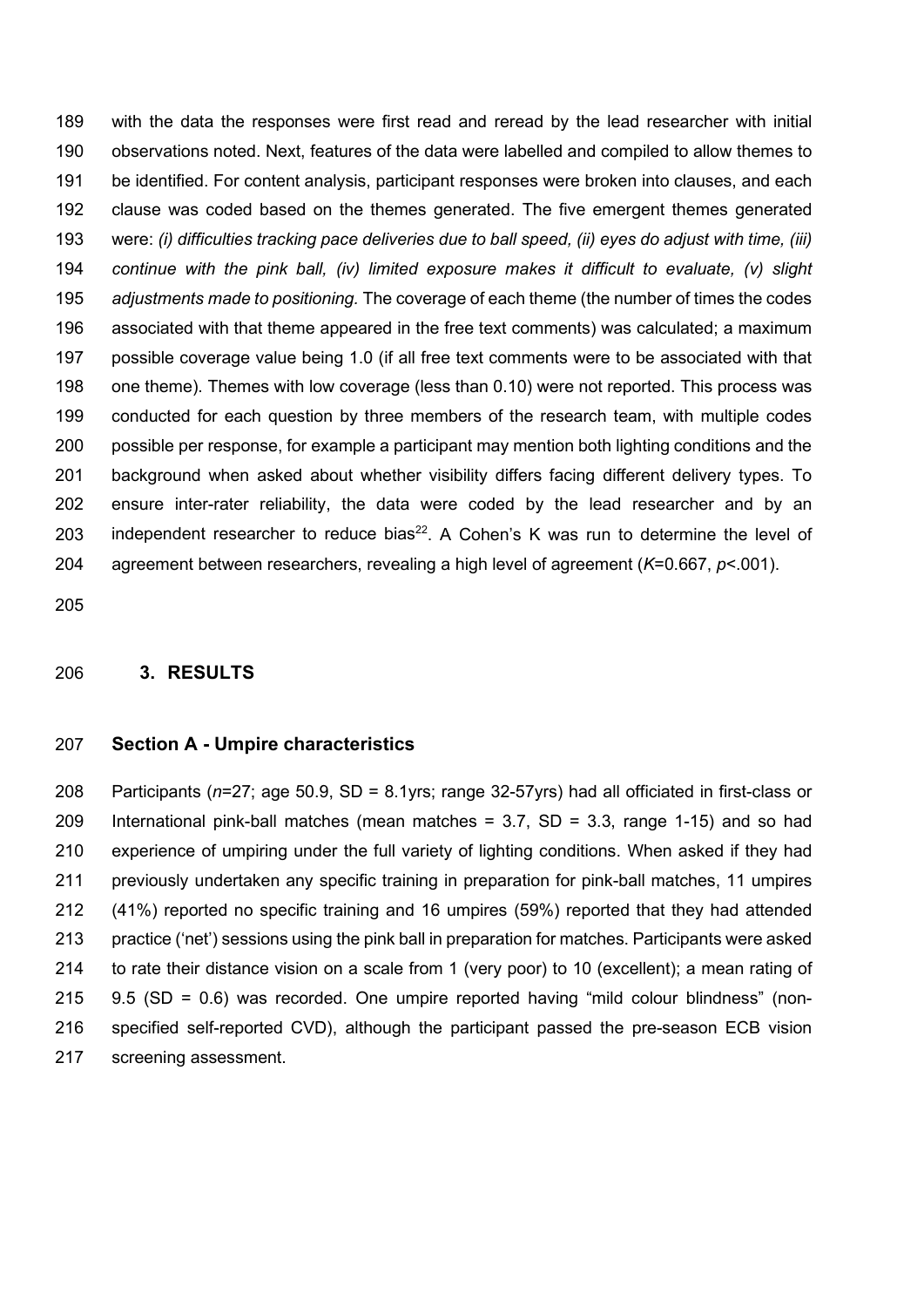## **Section B - Visibility of the pink ball under different lighting conditions**

 The median values of the umpires' ratings of the visibility of the pink cricket ball under different lighting conditions (Figure 1) indicated that the visibility of the pink ball when viewed in natural light and at dusk was no different to that when viewing the red ball under natural lighting (pink ball in natural light, bowlers end median = 0, *z*=-0.87, *p*=0.930; pink ball at dusk, bowlers end median 0, *z*=-0.88, *p*=0.382; pink ball in natural light, square leg median = 0, *z*=-0.26, *p*=0.793; pink ball in natural light, square leg median = +1, *z*=0.22, *p*=0.828). However, the pink ball when viewed at night under floodlights was rated as being more visible than the red ball is during natural lighting (bowler's end median = -3, *z=*-2.40, *p*=0.016; square leg median = -3, *z*=-2.17, *p*=0.030).

#### INSERT FIGURE 1 AROUND HERE

 A paired samples Wilcoxon signed-ranks test revealed the pink ball to be more visible at night under floodlights (median = -3) than at dusk under floodlights when viewed from the square leg position (median +1, *z*=-2.537, *p*=0.013). No significant differences were found between viewing at night under floodlights and in natural light for either viewing position (*p*=>0.025; Bonferonni corrected), or between any of the lighting conditions from the bowler's end.

 An umpire's experience of using a pink ball did not alter their rating of the visibility of the pink ball from either the bowler's end (*h=*3.066, *p*=0.38) or from square leg (*h=*3.58, *p*=0.31).

## **Section C - Approaches to umpiring with the pink ball**

 The pink ball was rated as being significantly less visible during the umpiring of pace bowling when compared to umpiring spin bowling (median value=0, mean=-1.23, *z*=-2.00, *p*=0.046). 242 When asked to expand on the Likert responses, the main theme related to difficulties tracking pace deliveries due to the speed of the ball (n=20, coverage 0.35). Responses relating to pace bowling included:

 "Spin bowling is obviously a lot slower, therefore easier to pick up and track" (Participant 19), and "The ball moves faster so therefore more difficult to pick up!" (Participant 22).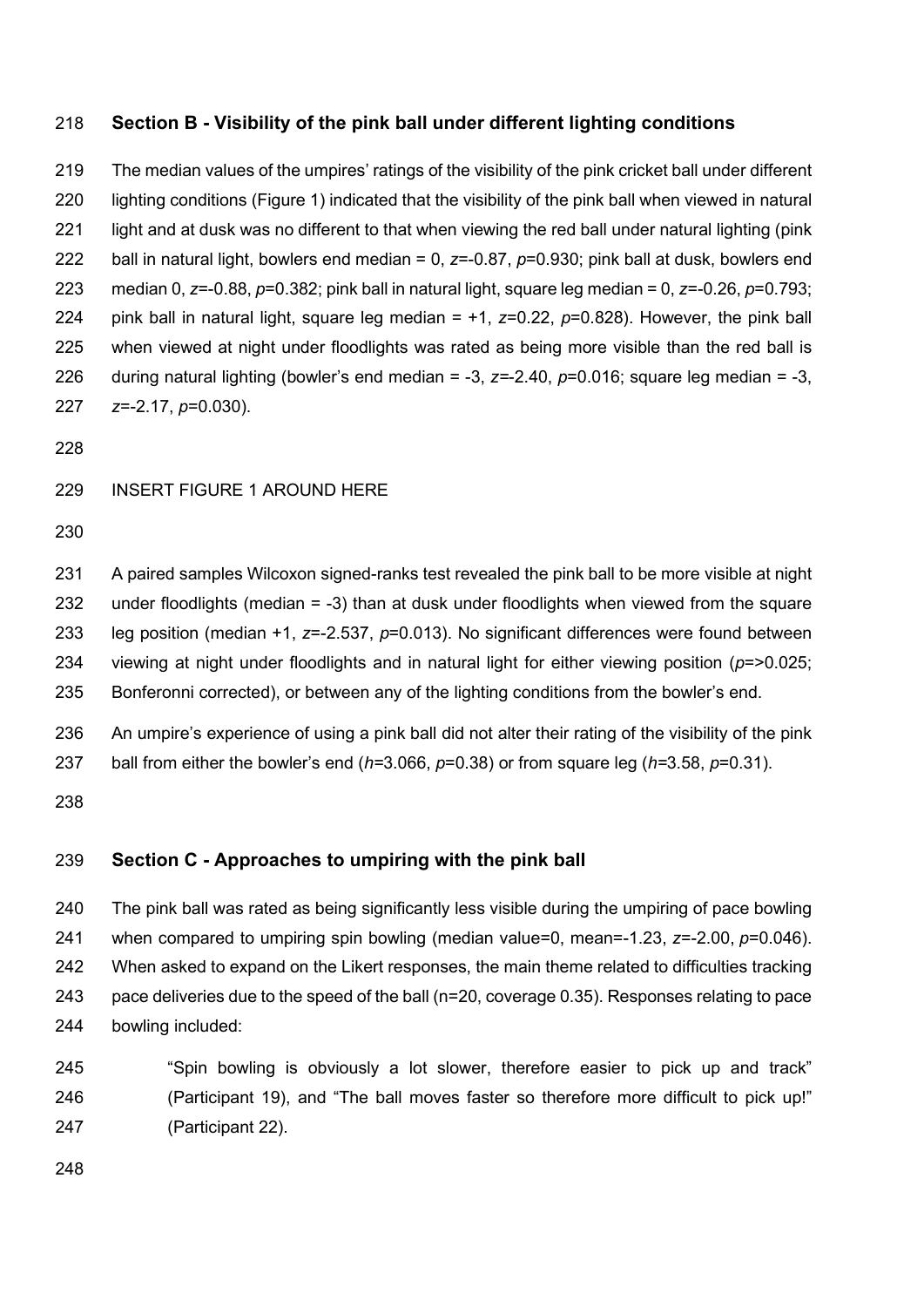Participants were asked whether visibility improved over time if the pink ball was difficult to see. From the responses received (n=23), six participants (26%) responded 'yes' that the pink ball becomes gradually easier to see, eight (35%) responded 'no', and nine (39%) didn't experience any problems seeing the pink ball. Free text responses (n=14) highlighted the following theme: no problems experienced (coverage 0.29). Example responses included:

 "I never really noticed a big difference with the pink ball" (Participant 24), "the pink ball is a bright pink, it's not a dull colour, so I didn't notice any real change" (Participant 9).

 Participants were asked if, when umpiring under floodlights, the visibility of the pink ball varied depending on the delivery type. From the responses received (n=26), 11 participants (42%) replied that visibility did depend on the delivery type, 15 participants (58%) responded that it 260 did not. Free text responses (n=12) provided the following themes: short deliveries being more difficult (coverage 0.33); and full deliveries more difficult (coverage 0.25). Example responses included:

 "Short pitched deliveries are more difficult to pick up" (Participant 19), "Short balls are often more difficult from side on as the angles are more steep" (Participant 22), and "I believe that fuller deliveries are more difficult to pick up by both batsmen and umpires" (Participant 13).

 Participants were then asked if they have changed anything about the way they go about their umpiring to accommodate the pink ball. From the responses (n=26), six reported that they did make changes to accommodate the pink ball (23%), and 20 reported they did not make any changes (77%). Free text responses (n=10) revealed the following themes: use of eyewear to help (coverage 0.30), adjustment to positioning (coverage 0.20), and not enough exposure to warrant changing anything (coverage 0.20). Responses included:

 "I wear Oakley prism glasses" (Participant 15), "Ball tracking as mentioned above. Standing back a bit further at dusk" (Participant 8), "I came closer at square leg to try and pick the ball up better from side on" (Participant 17), and "We do very few games 277 so why would I change my routines?" (Participant 22), "Not yet - don't have enough pink ball experience yet to figure out what the best solution would be" (Participant 15).

 When asked if a different coloured ball would be preferable to using the pink ball in day/night matches (n=24), nine participants responded yes (38%), with 15 answering no (62%). Free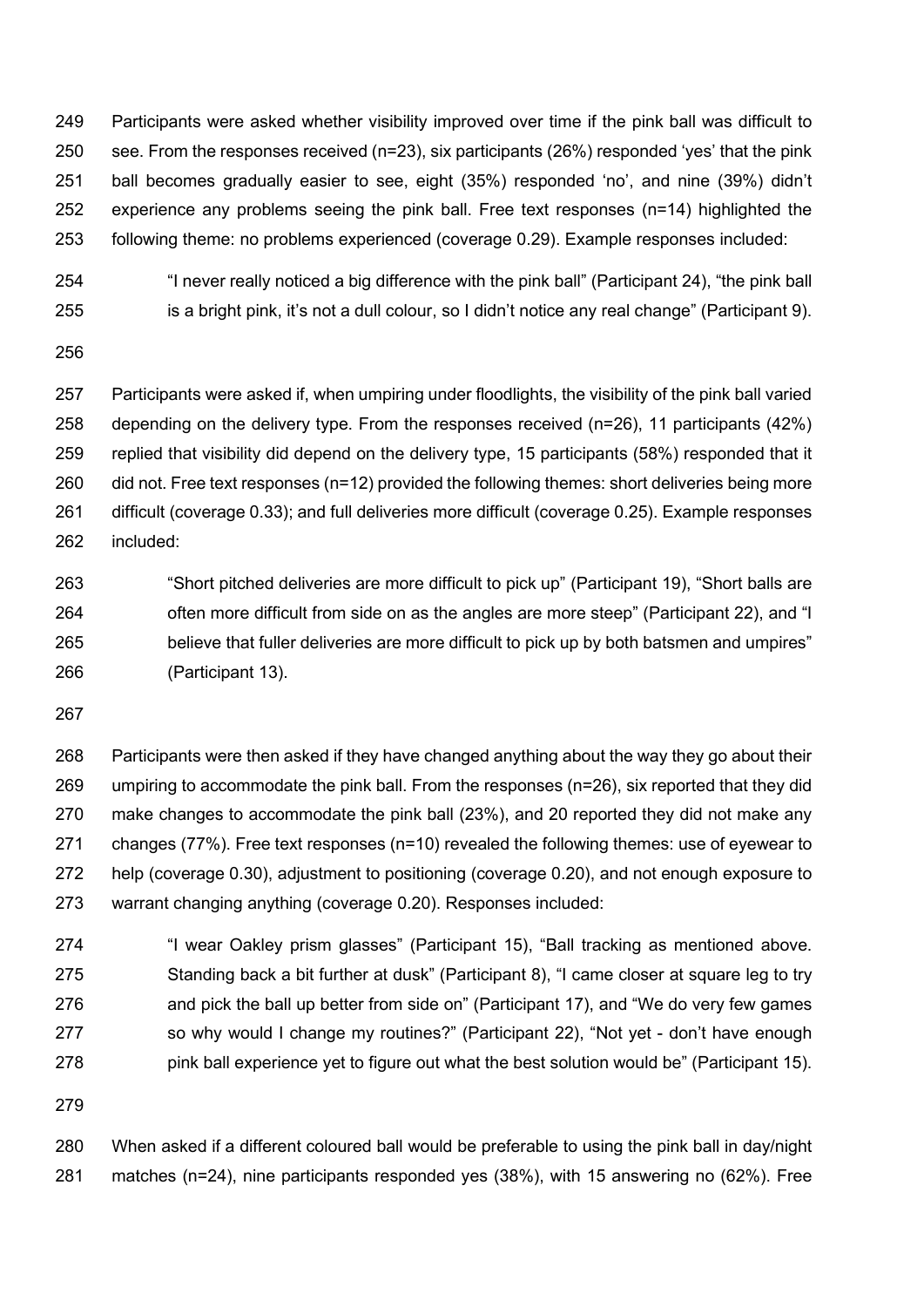text responses (n=18) highlighted two main themes/suggestions; Continue with the pink ball (coverage 0.39), and white is more visible under artificial lighting (coverage 0.22). Example responses include:

 Pink I believe to be excellent for myself" (Participant 15), "Pink ball is very easy to see" (Participant 6), and "White is still better to umpire" (Participant 14), "The white ball is easier to see" (Participant 12).

 Participants were asked if it would be better if cricketers wore coloured clothing whilst playing in pink-ball matches. From the responses received (n=23), five participants responded yes (22%), and 18 responded no (78%). The associated free text comments (n=10) identified the following themes: coloured clothing would be harder (coverage 0.40). Responses included:

 "Coloured clothing would make it harder. Coloured clothing and a coloured ball....no thank you!" (Participant 9), "you get a good contrast between white and pink, other colours might be harder to see ball" (Participant 14).

 When asked if an alternative colour sight screen would aid visibility (as opposed to the white screen currently used), 12 (46%) of the responding participants (n=26) answered yes, and 14 (54%) responded no. Participants elaborating on their answers highlighted the following theme: black would aid visibility (coverage 0.71). Example responses included:

 "Black is a clear background and easy to pick the ball out of" (Participant 28), "Black screen, better contrast", and "Black screens would aid visibility" (Participant 21).

 The final question asked whether there were any playing grounds in which umpires found the pink ball easier to see. Of the responding participants (n=19), five answered yes (26%), and 14 answered no (74%). Free text responses did not provide any meaningful themes.

## **Section D – Further information**

 The responses provided in this free text option (n=11) did not provide any additional information to that supplied in sections A-C.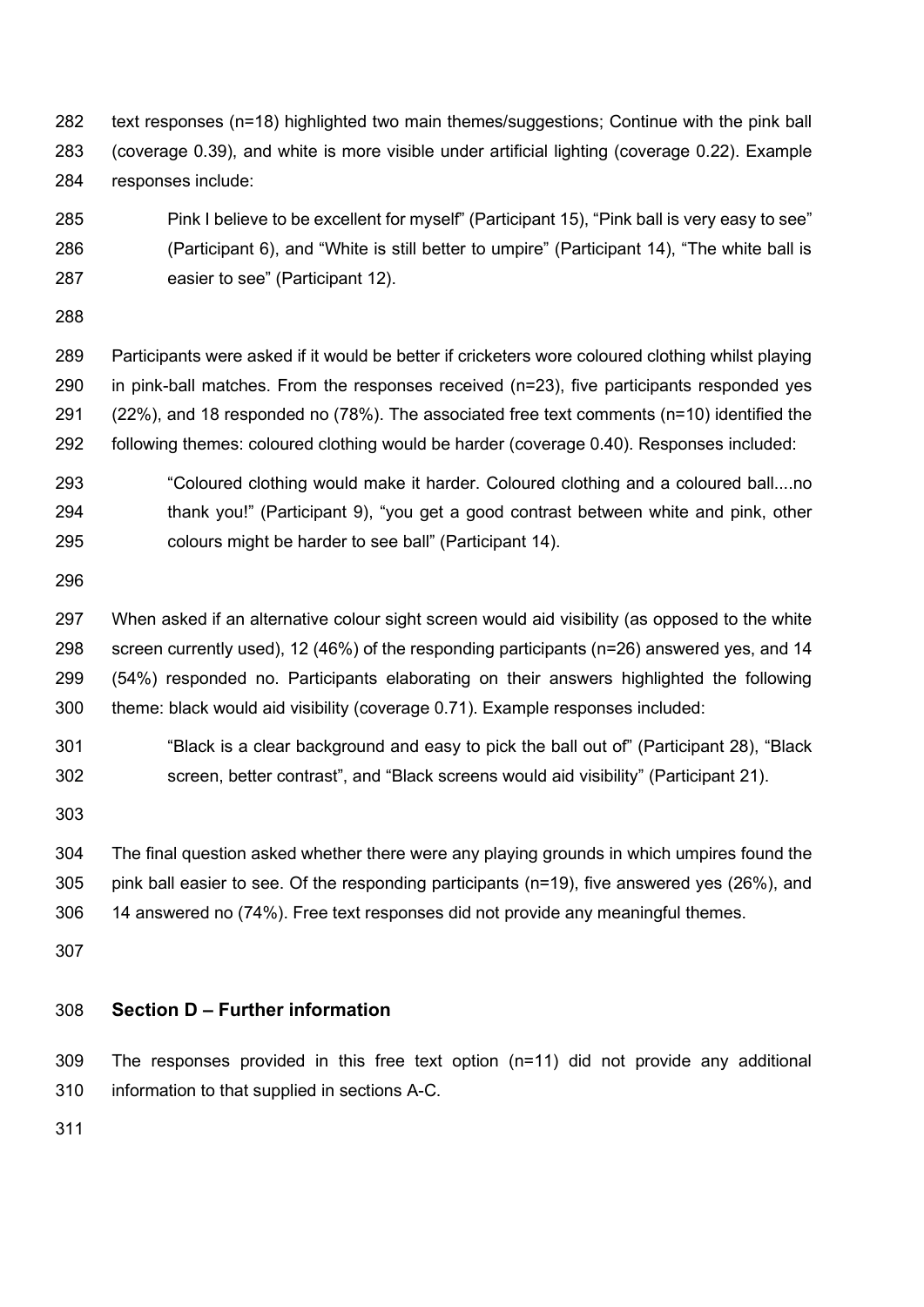Responses throughout the survey for one participant who self-reported as having mild CVD highlighted the difficulties that an umpire with a CVD may find with the visibility of the pink ball. That umpire rated the visibility from the bowlers' end at dusk under floodlights as being worse than the red ball under natural conditions (+5 reported), as when viewing the pink ball at night under floodlights (+3 reported), at square leg at dusk under floodlights (+5 reported), and square leg at night under floodlights (+3 reported).

#### **4. DISCUSSION**

 Anecdotally, some cricket umpires have reported that they find it difficult to see the pink cricket ball during dusk<sup>1</sup>. This study sought to empirically investigate these reports using a cross- sectional survey with a purposeful sample of elite cricket umpires. Findings fail to support the anecdotal observations, with the visibility of the pink ball at dusk (and in the daytime) rated as being no different to that of a red cricket ball during natural daylight. In fact, elite umpires considered the visibility of the pink ball at night under lights to be significantly *better* than that of the red ball during daylight hours. There are key differences between the red and pink balls when considering them as visual stimuli. Unlike the red ball, the pink ball is fluorescent, meaning the relative luminance, when viewed against a non-fluorescent background, will be lowest when the exciting wavelengths are reduced. This would be particularly prevalent in direct sunlight just before the onset of dusk.

 In a recent study<sup>8</sup>, elite cricketers reported the visibility of the pink ball to be poorer at dusk, under floodlights, both when batting and fielding, compared to the red ball in natural light. 334 Collectively, the results from the current study and previous work present contrasting views on the visibility of the pink ball, raising interesting questions about the unique demands (visual processing, enhanced concentration, adaptation) posed by the pink cricket ball on each of the respective roles of umpires and cricketers. Research suggests the ventral and dorsal streams are driven by retinocortical visual projection which is organised by at least three major pathways (magnocellular – dorsal, parvocellular – ventral, and the koniocellular - dorsal). The parvocellular cells manifest red-green opponency, the magnocellular cells are non-colour opponent, while the koniocellular cells show yellow-blue opponency. The koniocellular pathway appears likely to sustain some visual behaviours in the absence of either magnocellular or parvocellular input. The ventral and dorsal pathways are responsible for processing information pertaining to vision for action (dorsal), and vision for perception 345 (ventral)<sup>18</sup>. Therefore, the predictive element (pre-ball release information) requires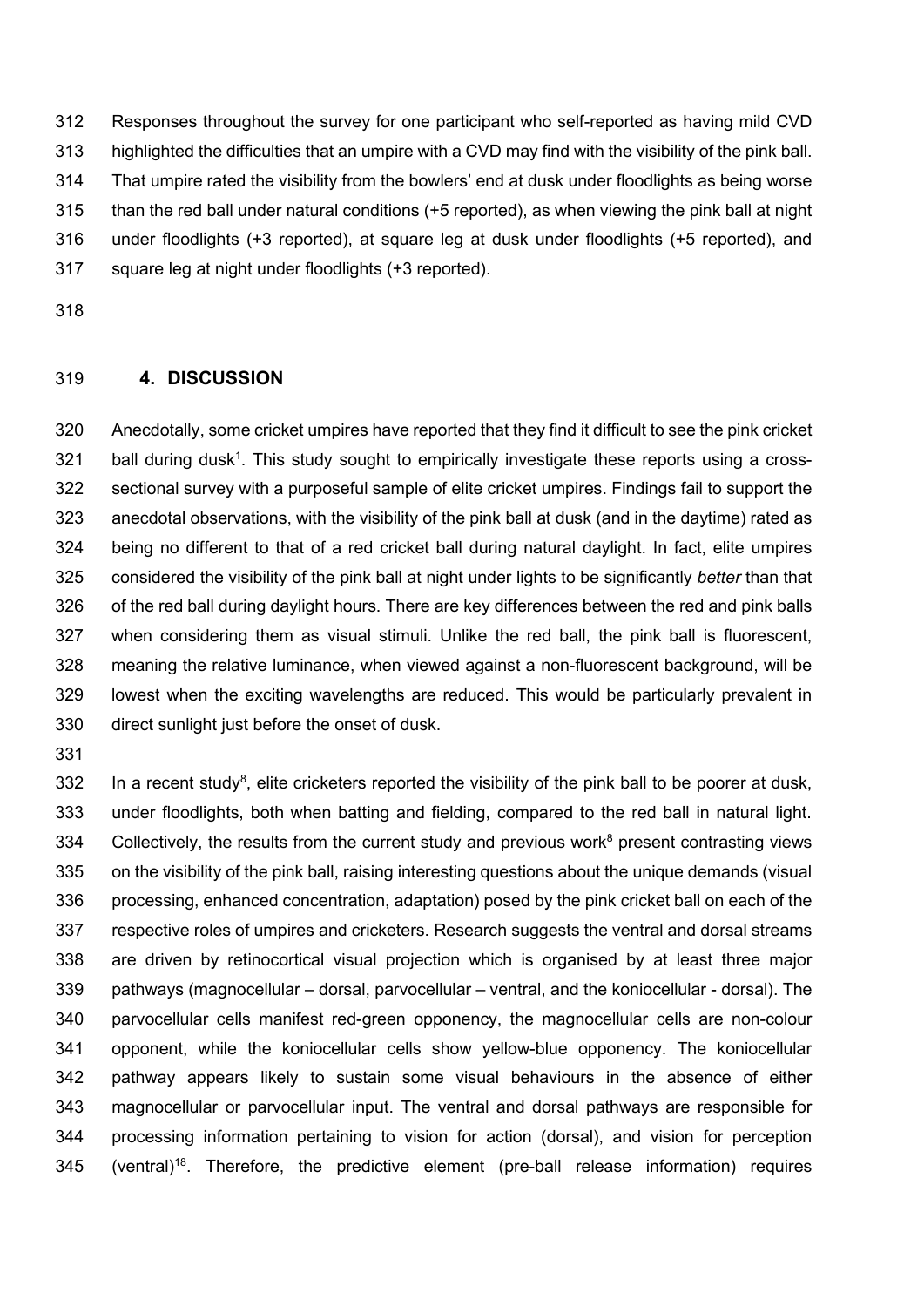processing from the ventral stream, with the movement and action (post-ball release interception) element processed by the dorsal stream. A batter will utilise both streams whilst executing a shot or in the outfield, moving to intercept the ball. However, an umpire will predominantly utilise the ventral stream for their predictive response. Findings from this study add further support to research suggesting that information processed through the dorsal stream is affected by the change or reduction in contrast luminance<sup>23</sup>, thus accounting for the differing opinions around the visibility of the pink ball.

 An alternative explanation for the umpires not perceiving a difference in visibility between the pink ball at dusk under floodlights and the red ball during regular daylight conditions may be 356 linked to the anecdotal report by ICC umpire Sunduram Ravi<sup>1</sup>. Ravi stated that conditions with (potentially) poorer visibility cause umpires to increase their levels of concentration. This increased concentration may (subconsciously) nullify any visual difficulties experienced. It is 359 relevant to note that a study by Mann et al.,  $(2007)^{13}$  found that low levels of induced blur did not negatively affect cricket batting performance, with the authors suggesting that an increase in concentration may be one of the factors mitigating against a decrement in performance. 362 Similarly, Wilkins & Appelbaum (2019)<sup>24</sup> proposed that one of the mechanisms of stroboscopic visual training (a type of training where individuals perform actions under intermittent visual conditions) may be that it leads to increased attention and effort. Thus, the idea that individuals may mitigate impoverished visual conditions by increasing concentration could also be 366 applicable in the current study. This, however, does not explain why previous research<sup>8</sup> has shown cricket players to perceive the pink ball as having reduced visibility, particularly as they would arguably have an even greater incentive to increase their concentration than the umpires.

 It is possible that the difference between current findings and the previous player-based 372 research<sup>8</sup> could be due to the changes made by umpires in their positioning (coverage 0.20) and equipment used (coverage 0.30), which provided comparable visibility to traditional conditions as highlighted from the free text responses:

 "I wear Oakley prism glasses" (Participant 15), "Standing back a bit further at dusk" (Participant 8), and "I came closer at square leg to try and pick the ball up better from side on" (Participant 17).

 The use of sports eyewear to improve the visibility of the pink ball was discussed by Adie & 380 Arnold<sup>10</sup>. They suggest the use of rose-tinted lenses may help to counter the effects of any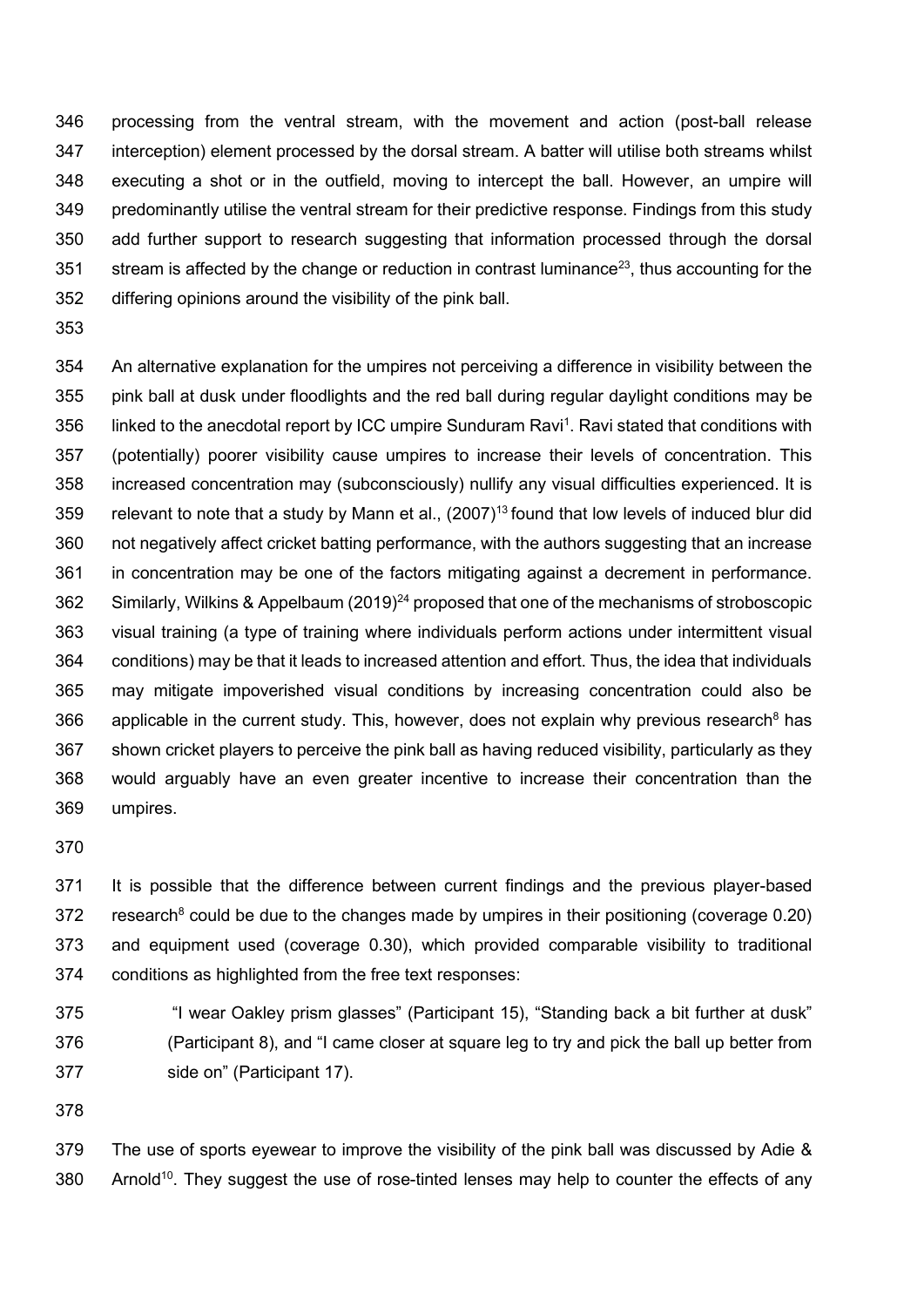change in luminance contrast when observing a pink ball at dusk under floodlights. In previous 382 research<sup>8</sup>, whilst some players commented on changes to their playing style, 92% reported no changes in batting style and 91% reported no changes in fielding style in order to accommodate for their perceived reduced visibility with the pink ball.

 Although the re9sults indicate that experience does not directly impact on the visibility of the 387 pink ball at either the bowler's end  $(h=3.066, p=0.38)$  or square leg  $(h=3.58, p=0.31)$  positions, it is unclear if attending and participating in training sessions with a pink ball does. Within the participant cohort, a section of umpires (n=11) reported attending and participating in training (net) sessions. A subsidiary analysis on the effect participating in a training session had on umpire's perceptions of the pink ball revealed that umpires who actively participated in training reported a significantly higher rating of the visibility of the pink ball (mean -3.14, SD = 3.45) at night under floodlights compared to those who didn't (mean -0.67, SD = 3.39: *u=*181, *p=*0.010). Also, of interest is that the free text responses relating to changes in positioning made by umpires came from umpires within the training-initiated group:

 "At square leg, I will actively go to the other side if I think I will get a better contrast so that I can track the ball better" (Participant 11), and "Apart from always standing on the offside. When the ball is pulled on the leg side it is very difficult to see" (Participant 23).

 From these results, it seems reasonable that umpires who attended training sessions benefited from an increase in confidence in the visibility of the pink ball and offers the opportunity to make potentially important adaptations to the elements of their on-field application and/or concentration.

 The pink ball may be particularly difficult for participants who are colour vision deficient  $(CVD)^{25}$ , with some first-class players even withdrawing from pink-ball matches<sup>26</sup> because of 407 concerns about their own performance and safety. One participant in this study self- reported a CVD. When the responses of this participant were excluded, the results did not change meaningfully and so their responses were included for all analyses. This participant also passed the pre-season ECB visual screening assessment. These findings along with 411 reported perceptions of CVD cricketers<sup>6,8</sup>, suggest the perceived visibility difficulties with the pink ball may be exacerbated for CVD participants. Further research is required to explore the effect on CVD cricketers, and how, if at all, the impact differs between different CVDs.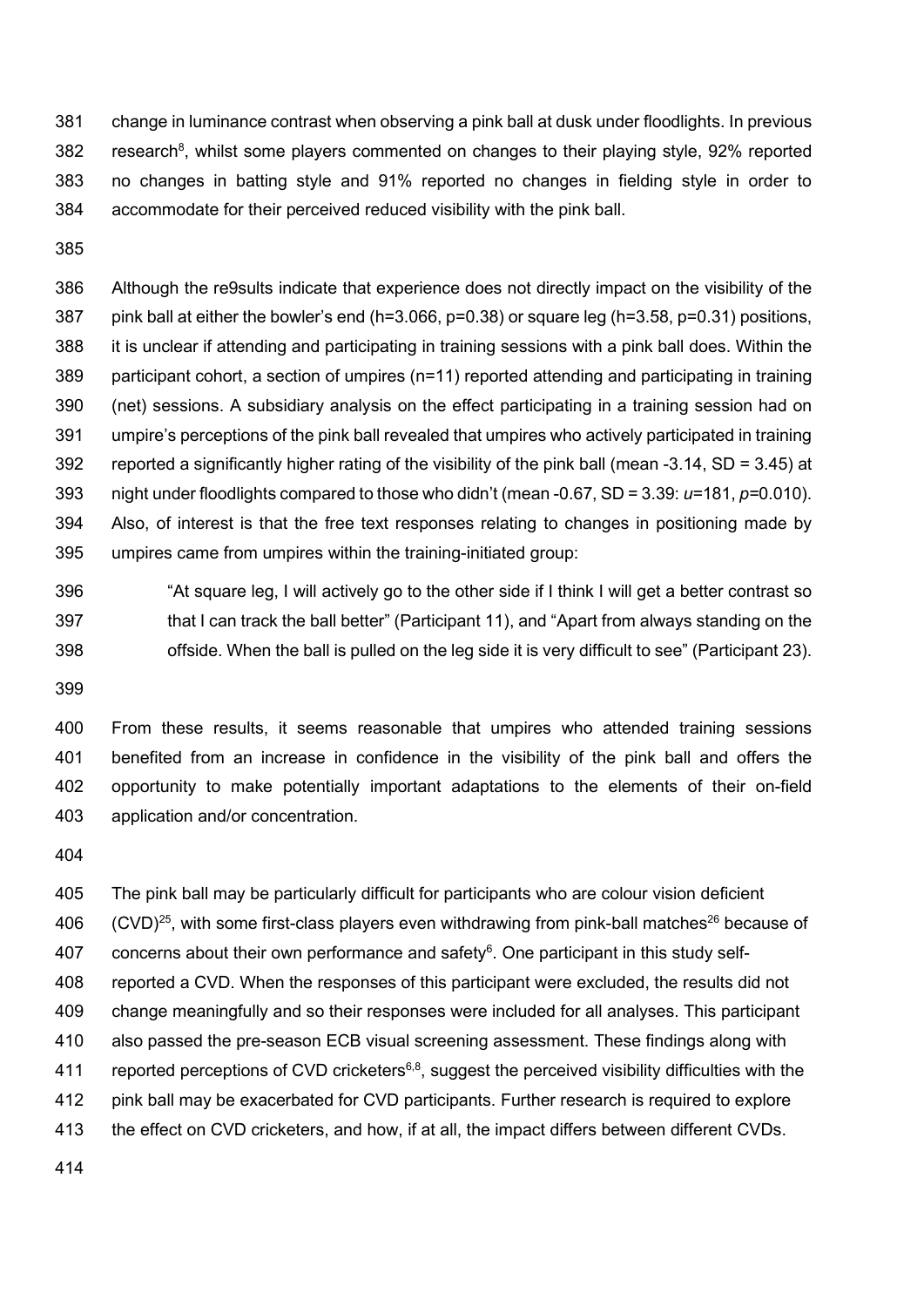It is important to recognise the following limitations of the study. With the number and frequency of day/night cricket matches using a pink ball being low, the exposure to matches using a pink ball of the participants recruited is so-far relatively low. There is a possibility that some of the responses given are due to inexperience or lack of exposure to the pink ball. Additionally, the comparison between the pink ball under different lighting conditions with the red ball under natural daylight conditions may have been difficult because the red ball is not normally used during play under floodlights. Due to the geographical spread in both the participants of the survey, and the locations in which pink ball Test cricket has been played, a number of uncontrollable variables within the survey should be considered. The conditions in which the day/night matches have been played may vary by country, overhead conditions/weather, the time of year, and the make of the ball used. The aforementioned uncontrollable variables may produce different responses from umpires officiating in different countries/climates. This study provides an overview of the perceptions of pink ball visibility in world cricket. Future research should consider introducing an experimental design to mathematically model the visibility of both the pink and red balls under different lighting conditions to empirically demonstrate whether there is any difference in the visibility between the red and pink balls.

#### **5. CONCLUSION**

 Elite cricket umpires reported no difference in the visibility of the pink ball and the red ball when umpiring from both the bowler's end and square leg positions under natural light and at dusk under floodlights. The pink ball was reported to be *more* visible at night than the red ball under regular daylight conditions when umpiring from both the bowler's end and square leg, with a significant increase in visibility compared to dusk when positioned at square leg. These 439 findings differ from previous research with elite cricketers<sup>8</sup> on the same topic who reported difficulties with the visibility of the pink ball particularly at dusk. The key distinction in the task of umpires and batters/fielders is whether they need to intercept the ball or not. A batter must act to intercept the ball (vision-for-action) in order to preserve their wicket (not be given out) and to accumulate/score runs. The key task for the umpire is to complete the complex series of (visual) tasks to make decisions, including predictive decisions about where the trajectory of the ball would have continued if the interception had not taken place (vision-for-446 perception)<sup>18</sup>. The looming sign for the umpire is opposite to that faced by the batter and close 447 bielders (directly behind the batter)<sup>20</sup>. With that in mind, it is suggested that the contrasting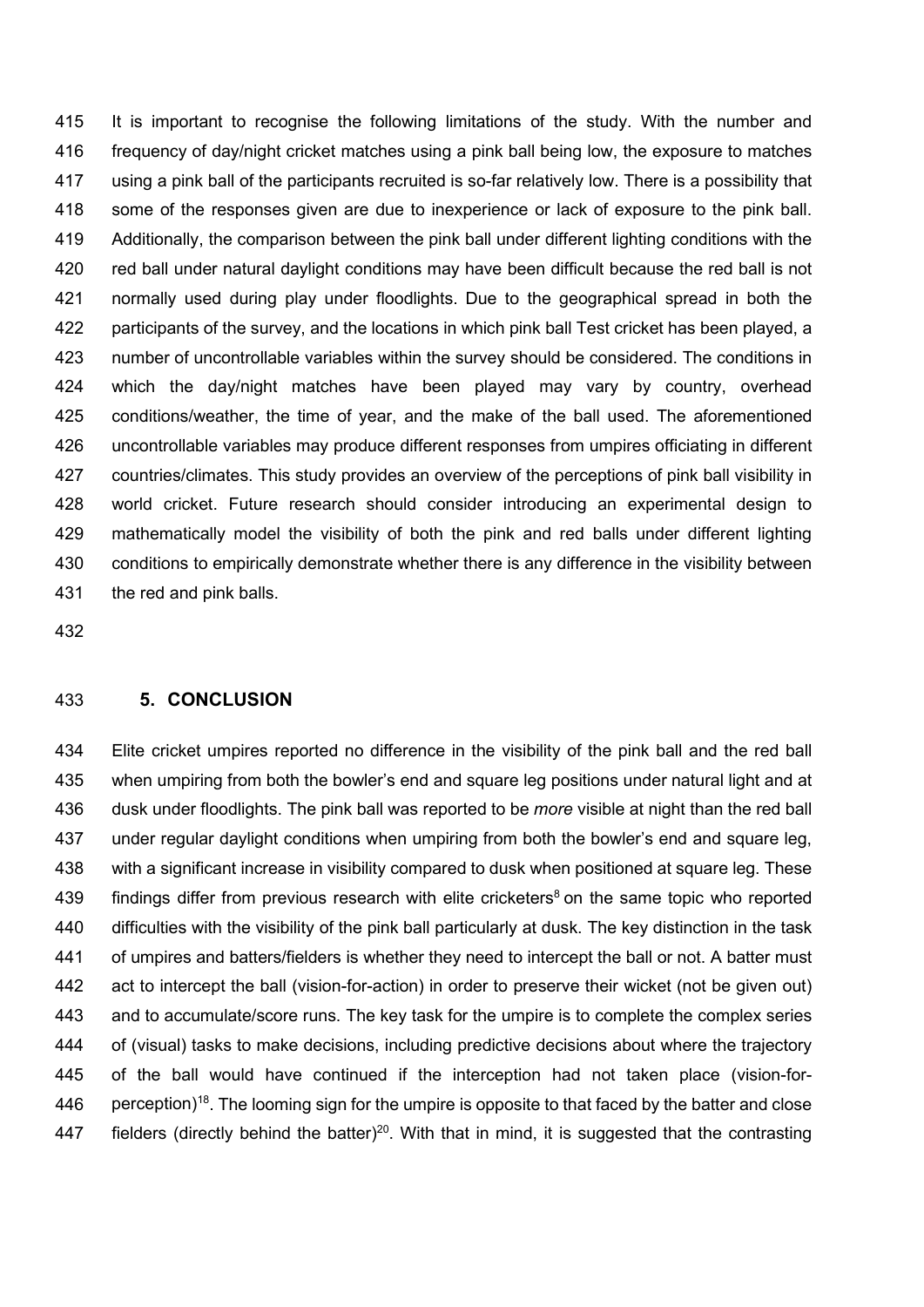- 448 perspectives of umpires and players with regards the visibility of the pink ball may be due to
- 449 the differences in the information processing required.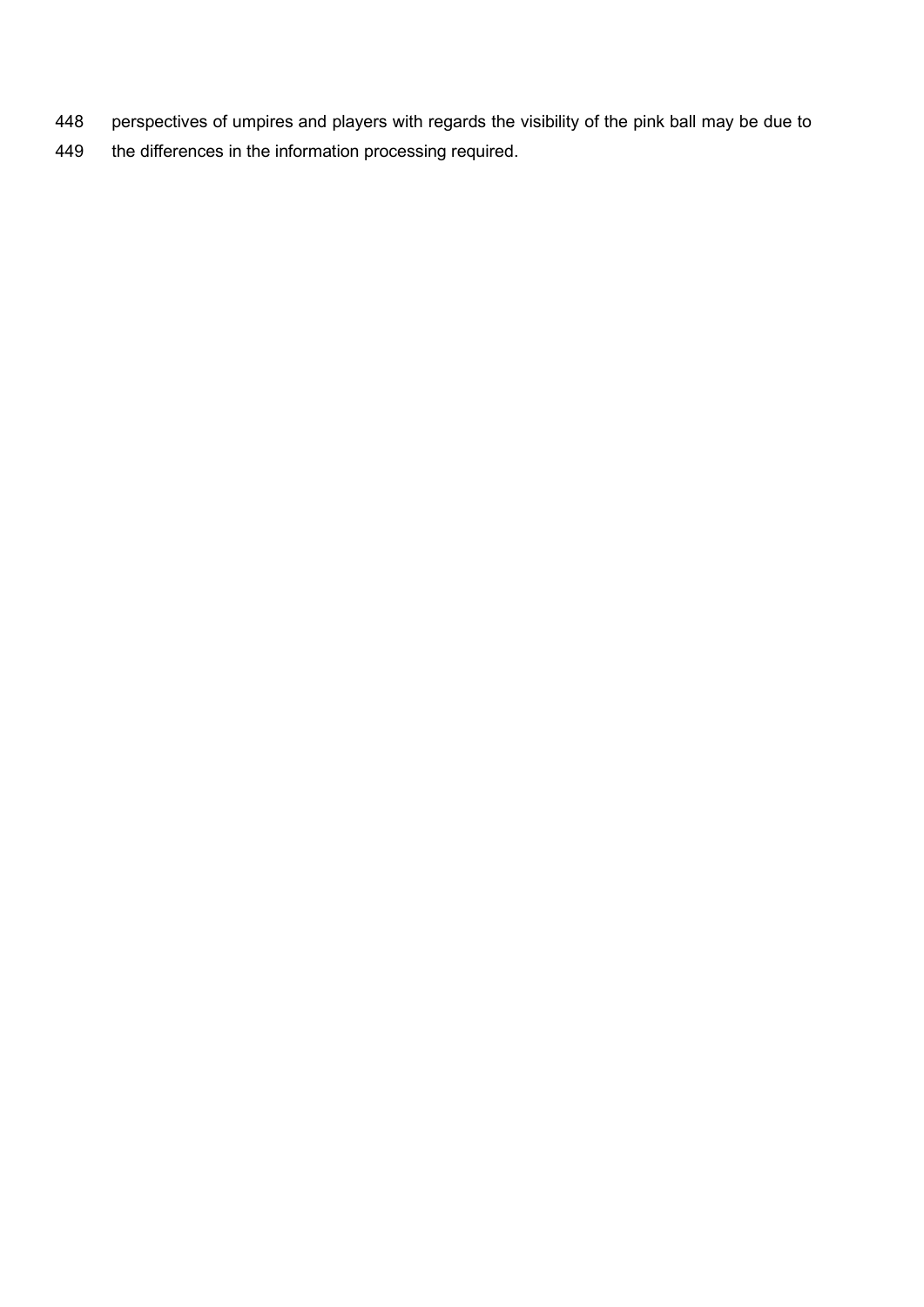# **PRACTICAL IMPLICATIONS** 451 • This systematic investigation of elite cricket umpires' opinions suggests that the visibility of the pink cricket ball is equal to or better than the red ball in traditional conditions. ● The results of this study suggest that the visibility of the pink ball is significantly better at night under floodlights from both bowler's end and square-leg positions, and significantly better at night than at dusk from the square-leg position.

- 456 The results indicate that the pink ball is suitable for day/night Test matches from an umpire
- perspective.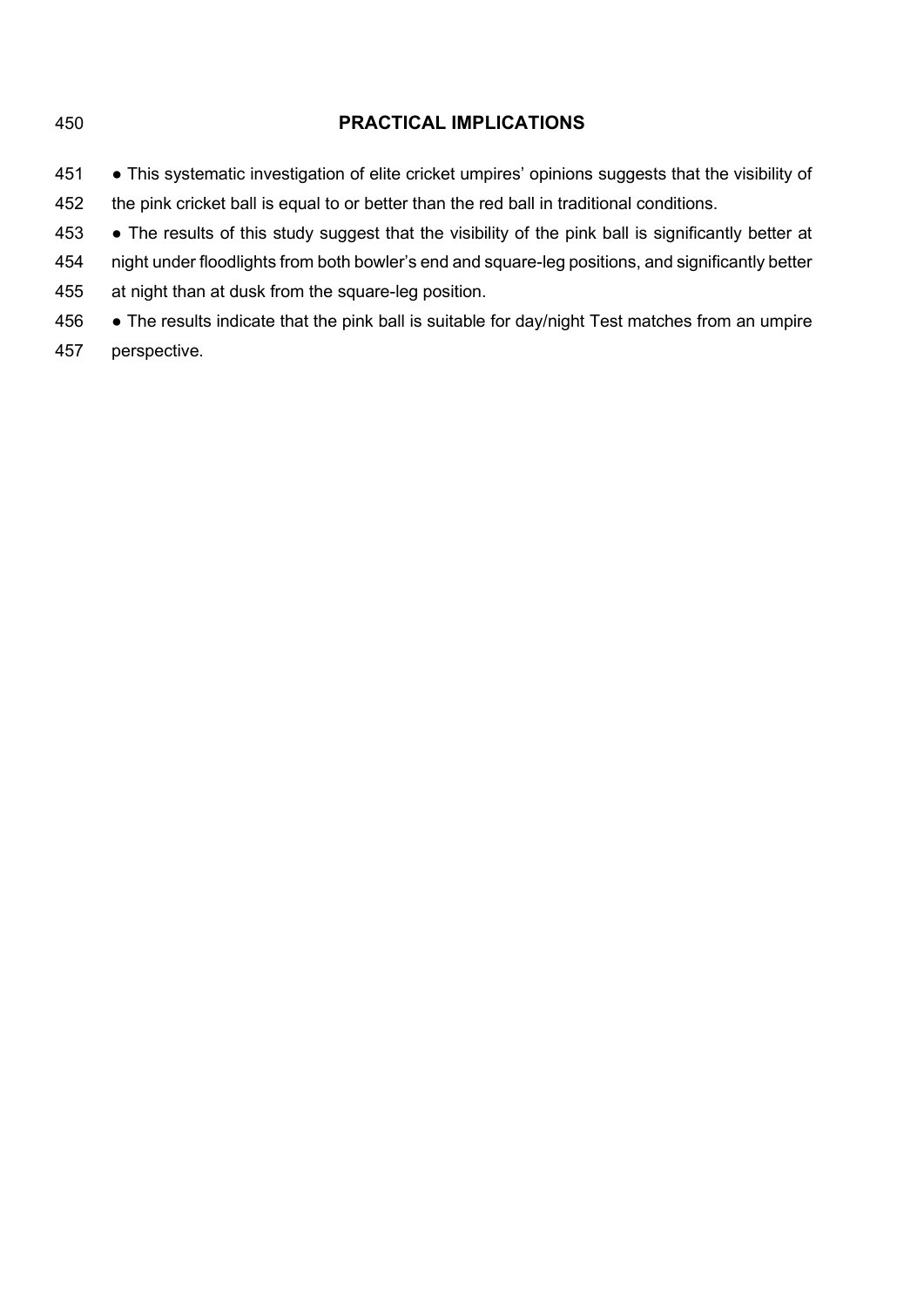| 458        | <b>REFERENCES</b>                                                                                                                                                                   |  |  |
|------------|-------------------------------------------------------------------------------------------------------------------------------------------------------------------------------------|--|--|
| 459<br>460 | 1. Ravi, S. A pink-ball Test is like officiating five back-to-back ODIs. Available at:<br>https://sportstar.thehindu.com/cricket/umpire-s-ravi-feels-a-pink-ball-day-night-test-is- |  |  |
| 461        | like-officiating-five-back-to-back-odis/article30028948.ece                                                                                                                         |  |  |
| 462        | Accessed on 10th February 2020.                                                                                                                                                     |  |  |
| 463        | 2. Silgardo, D. A brief history of pink-ball cricket. Available at:                                                                                                                 |  |  |
| 464        | https://www.espncricinfo.com/story/a-brief-history-of-pink-ball-cricket-1207107                                                                                                     |  |  |
| 465        | Accessed on 11th January 2021.                                                                                                                                                      |  |  |
| 466        | 3. Founten, L. 2015. Evolution of the Kookaburra pink ball for the first ever day-night                                                                                             |  |  |
| 467        | cricket Test Available at: https://www.abc.net.au/news/2015-10-27/sixteen-shades-of-                                                                                                |  |  |
| 468        | pink/6889650                                                                                                                                                                        |  |  |
| 469        | Accessed 7 March 2019.                                                                                                                                                              |  |  |
| 470        | 4. Lalor, P. David Warner the first player to object to second day-night Test. Available                                                                                            |  |  |
| 471        | at:                                                                                                                                                                                 |  |  |
| 472        | https://www.theaustralian.com.au/sport/cricket/david-warner-the-first-player-to-object-                                                                                             |  |  |
| 473        | to-second-daynight-test/news-story/3f81dacc51f27109528573afb8cadc9a                                                                                                                 |  |  |
| 474        | Accessed 8th July 2019.                                                                                                                                                             |  |  |
| 475        | 5. Smith, M. CA respects Rogers' absence. Available at:                                                                                                                             |  |  |
| 476        | https://www.cricket.com.au/news/colour-blind-chris-rogers-to-miss-day-night-pink-                                                                                                   |  |  |
| 477        | ball-sheffield-shield-matches/2014-11-07                                                                                                                                            |  |  |
| 478        | Accessed 19th January 2021.                                                                                                                                                         |  |  |
| 479        | 6. Sarpeshkar, V., Dhawan, A. The pink ball in cricket: a call to investigate the impact of                                                                                         |  |  |
| 480        | ball-colour on visual-motor behaviour. SportRxiv Preprints 2018;                                                                                                                    |  |  |
| 481        | doi:10.31236/osf.io/dgagt                                                                                                                                                           |  |  |
| 482        | 7. Sarangi, Y. Pink ball now has a black seam. Available at:                                                                                                                        |  |  |
| 483        | https://sportstar.thehindu.com/cricket/pink-ball-now-has-black-                                                                                                                     |  |  |
| 484        | seam/article17232864.ece                                                                                                                                                            |  |  |
| 485        | Accessed on 7th July 2019                                                                                                                                                           |  |  |
| 486        | 8. Maguire, R., et al. Cricketers are not tickled pink by the new coloured ball. J Sci Med                                                                                          |  |  |
| 487        | Sport 2020; https://doi.org/10.1016/j.jsams.2020.08.006                                                                                                                             |  |  |
| 488        | 9. Adie, J. M., Arnold, D. H. Pink cricket balls may be visually challenging at sunset. I-                                                                                          |  |  |
| 489        | Percept 2017; 8(1):204166951668704. doi:10.1177/2041669516687049.                                                                                                                   |  |  |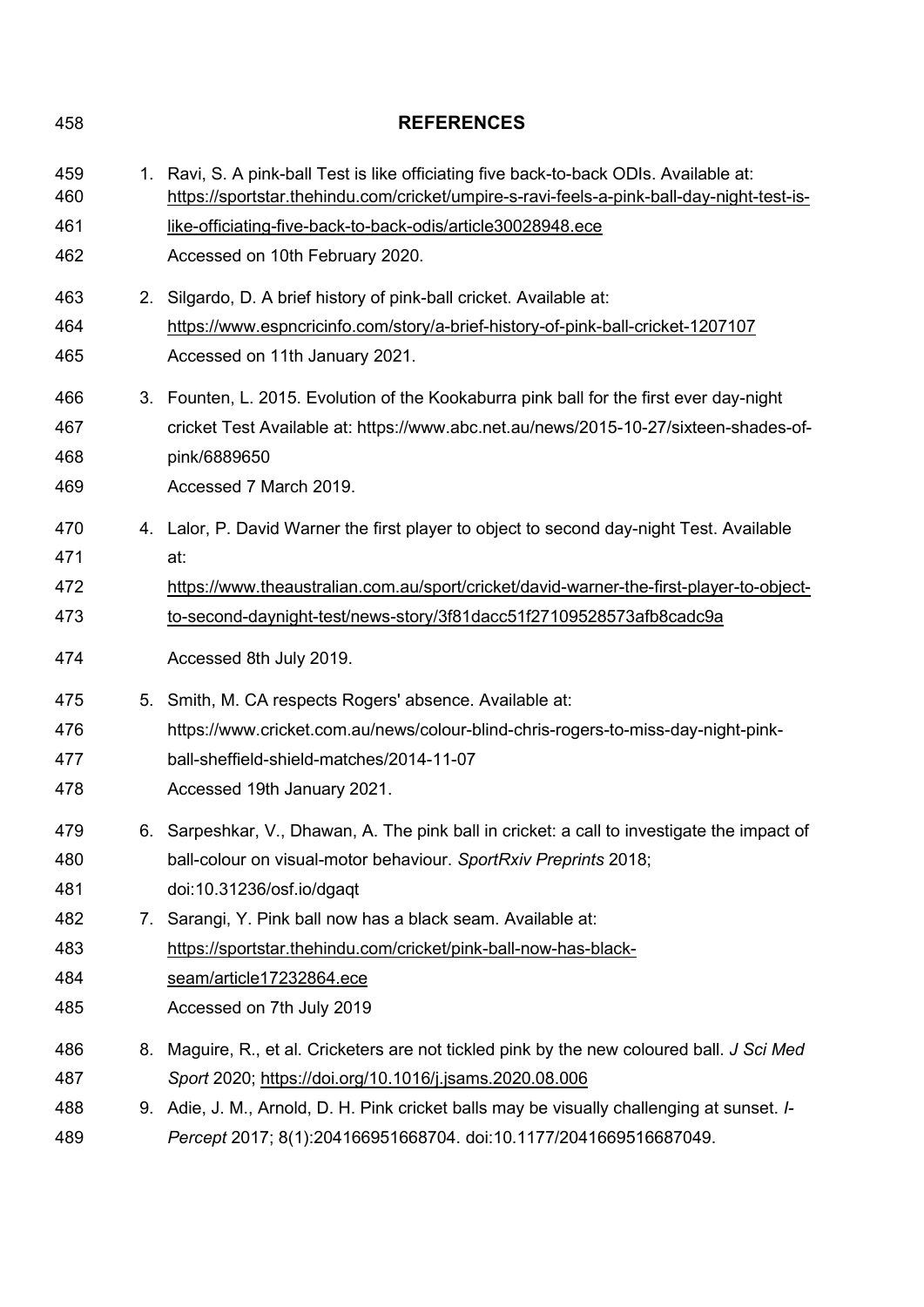- 10. Adie, J. M., Arnold, D. H. Pink cricket balls through rose-tinted glasses: enhancing interceptive timing. *I-Percept* 2017; 8(6):204166951774399. doi:10.1177/2041669517743991
- 11. Müller, S., Abernethy, B., Farrow, D.T. How do world-class cricket batsmen anticipate a bowler's intention? Q *J Exp Psychol* A 2006; 59(12):2162-2186.
- 12. Renshaw, I., Fairweather, M.M. (2000). Cricket bowling deliveries and the discrimination ability of professional and amateur batters. *J Sports Sci* 2000; 18:951- 957. 422
- 13. Mann, D.L., Ho, N., De Souza, N., Watson, D., Taylor, S. Is optimal vision required for the successful execution of an interceptive task? *Hum Movement Sci* 2007; 26:343- 356. doi: 10.1016/j.humov.2006.12.003
- 14. Mann, D.L., Abernethy, B., Farrow, D. The resilience of natural interceptive actions to refractive blur. *Hum Movement Sci* 2010; 29:386-400. doi:
- 10.1016/j.humov.2010.02.007
- 15. Adie, J.M., Renshaw, I., Polman, R., Thompson, M.B. and Mann, D.L. When in doubt, it's not out: Match format is associated with differences in elite-level cricket umpires' leg-before-wicket decisions. *Psych Sport Exercise* 2020; *51*, p.101760.
- 16. Sarpeshkar, V., Mann, D.L. Biomechanics and visual-motor control: how it has, is, and will be used to reveal the secrets of hitting a cricket ball. *Sports Biomech* 2011; 10(4):306-323. 11.
- 17. Southgate, D.C., Barras, N. and Kummer, L. The effect of three different visual monitoring strategies on the accuracy of leg‐before‐wicket decisions by cricket umpires. *Clin Exp Optom* 2008; *91*(4), pp.385-393.
- 18. Milner, A.D., Goodale, M.A. Visual pathways to perception and action. *Prog Brain Res* 1993; Vol. 95, pp. 317-337 Elsevier.
- 19. Van der Kamp, J., Rivas, F., Van Doorn, H. and Savelsbergh, G. Ventral and dorsal system contributions to visual anticipation in fast ball sports. *Int J Sport Psych* 2008; *39*(2),
- 20. Regan, D. Vision and cricket. *Ophthal Physiol Opt* 2012; 32(4), pp.257-270.
- 21. Calmeiro, L. and Tenenbaum, G., 2011. Concurrent verbal protocol analysis in sport: Illustration of thought processes during a golf-putting task. *J Clin Sport Psychol* 2011; *5*(3), pp.223-236.
- 22. Davey, J.W., Gugiu, P.C., Coryn, C.L.S. Quantitative methods for estimating the reliability of quantitative data. *J Multidiscip Eval* 2010; 6(13):140-16.
- 23. Lee, B.B., Sensitivity to chromatic and luminance contrast and its neuronal substrates. *Curr Opinion Behav Sc* 2019; 30:156-162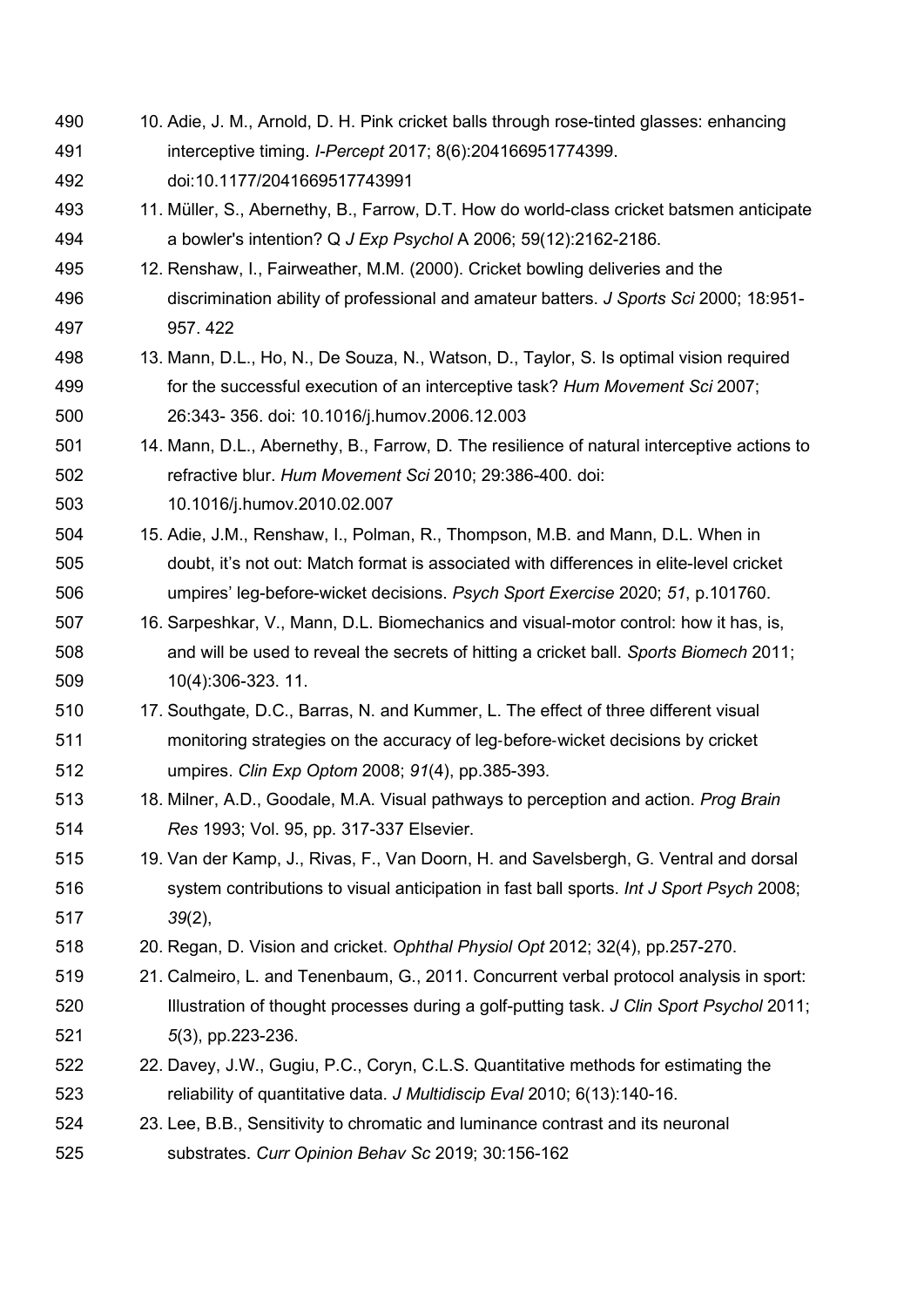- 24. Wilkins, L. and Appelbaum, L.G. An early review of stroboscopic visual training: Insights, challenges and accomplishments to guide future studies. International *Rev Sport Exercise Psychol* 2020; 13(1), pp.65-80.
- 25. Bird, S. Pink ball discriminates against colour blind people, says campaign group. Available at: https://www.telegraph.co.uk/cricket/2017/08/17/pink-ball-discriminates-against-colour-blind-people-says-campaign/. Accessed 9 May 2019.
- 26. Harris, R.W., Cole, B.L. Abnormal colour vision is a handicap to playing cricket but not an insurmountable one. Clin Exp Optom 2007; 90(6):451-456.
- 27. Jackson, R. To see or not to see Australian cricket divided over pink ball Test.
- Available at: https://www.theguardian.com/sport/blog/2015/oct/27/to-see-or-not-to-see-australian-cricket-divided-over-pink-ball-test.
- Accessed 8 July 2019.
- 

# **Figure 1**



 Figure 1. Participant ratings of visibility of the pink ball, when compared to the red ball in natural daylight, in three different light conditions officiating from (A) the bowler's end and (B) square leg positions. The solid line within each boxplot represents the median response and the circle represents an outlier**.**